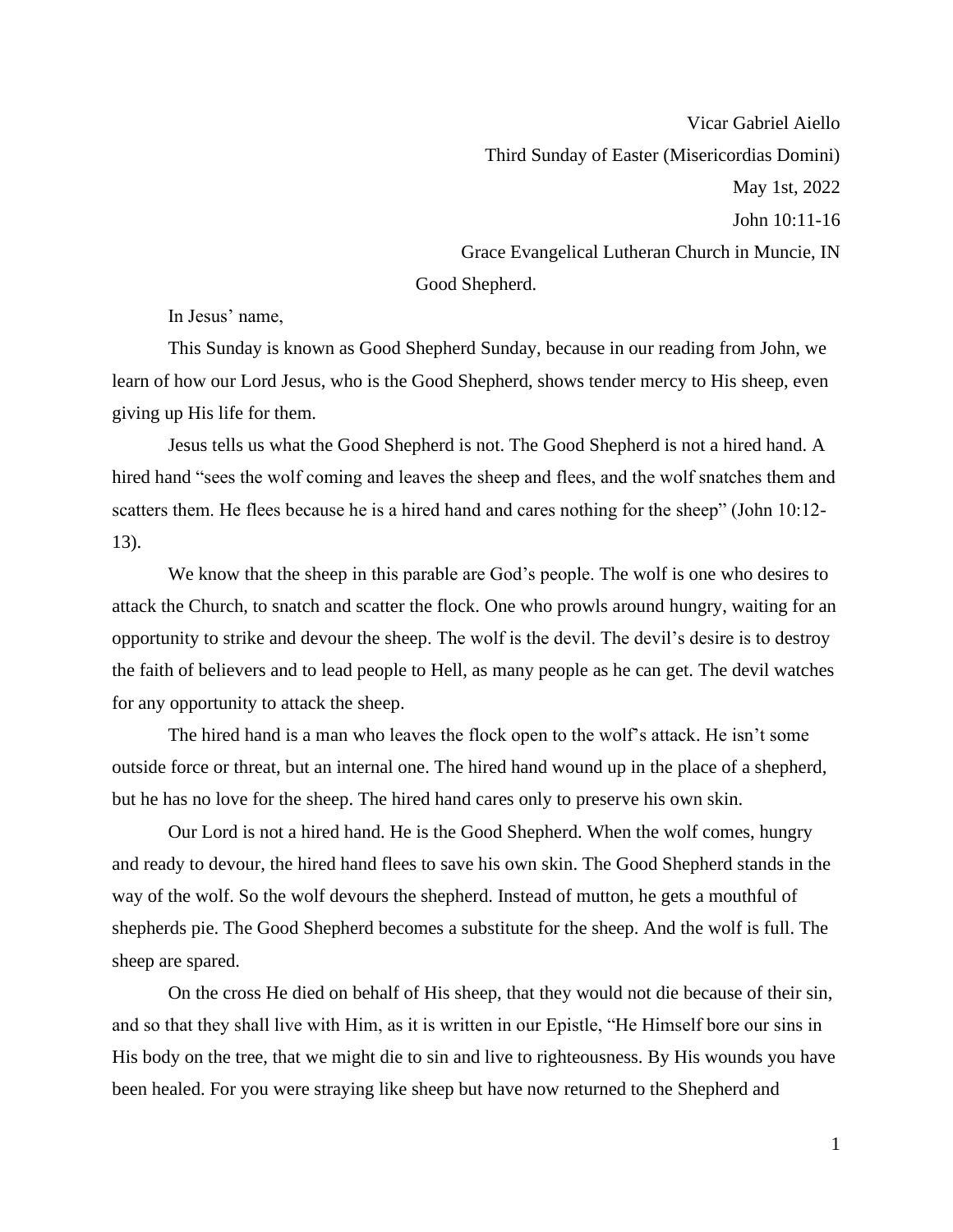Overseer of your souls" (1 Peter 2:24-25). Our Lord lays down His life. It was not taken from Him, but given of His own accord. Because it was His desire to save His sheep from the devil.

Our Lord lays down His life in a different manner than others can. Our Lord lays down His life and takes it up again. The wolf, when it ate the shepherd, thought it was getting a good meal. But our Good Shepherd is much greater than the wolf realized. The wolf cannot contain the shepherd, and his belly is burst open. Our Lord overcomes death and the devil. He lives. He shepherds His flock.

Jesus says, "I have other sheep that are not of this fold. I must bring them also, and they will listen to my voice. So there will be one flock, one shepherd" (John 10:16). The sheep of "this fold" were those whom God had already gathered from among the Jews. Those "that are not of this fold" still needed to be gathered. The Jews who had not yet come to saving faith, the pagan Gentiles, and even those not yet born, like us. Jesus seeks to bring all people to saving faith, as it is written in Ezekiel, "As a shepherd seeks out his flock when he is among his sheep that have been scattered, so will I seek out my sheep, and I will rescue them from all places where they have been scattered on a day of clouds and thick darkness. And I will bring them out from the peoples and gather them from the countries, and will bring them into their own land." (Ezekiel 34:12-13). Their own land is not an earthly kingdom, it is not the nation of Israel. Jesus says, "my kingdom is not of this world" (John 18:36). Our own land is the land our Good Shepherd prepares for us, where He makes us lie down in green pastures, and leads us beside still waters. It is heavenly Jerusalem.

We are made His sheep through Baptism, wherein He calls us by name and binds Himself to us. We say your full name while baptizing, and then the words, "I Baptize you in the name of the Father and of the Son and of the Holy Spirit."

Jesus says, "I am the Good Shepherd. I know my own and my own know me" (John 10:14). Jesus knows His sheep personally. This isn't a mere intellectual, 'I am aware that you exist,' but a personal knowing of each one of His sheep, of each one of us. Jesus describes this knowing, "just as the Father knows me and I know the Father" (John 10:15). He compares His knowledge of us and ours of Him to the Father's and His knowledge of the other. His knowledge of us is familial. This knowledge is a deep loving bond between Him and us, and He shows us this love through His actions: "I lay down my life for the sheep" (John 10:15).